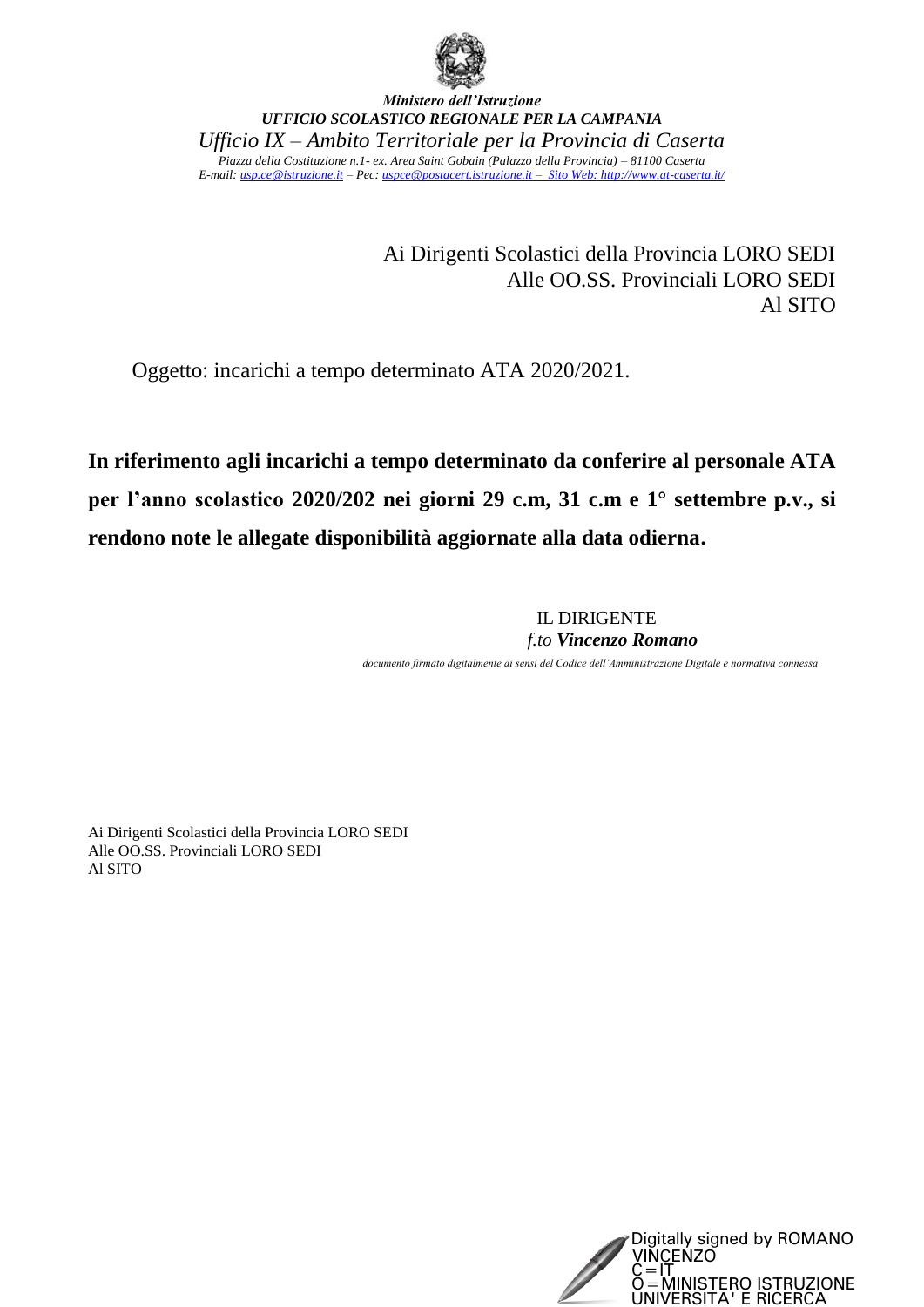| <b>PROFILO CODICE</b> |                   | <b>IDENOMINAZIONE SCUOLA</b>       | <b>DENOMINAZIONE COMUNE</b> | <b>POSTI</b> |
|-----------------------|-------------------|------------------------------------|-----------------------------|--------------|
|                       |                   |                                    |                             |              |
| <b>AA</b>             | CEIS04100D        | II.S.I.S.S. " NICOLA STEFANELLI "  | <b>MONDRAGONE</b>           |              |
| <b>AA</b>             | CECT70900A        | <b>ICENTRO E.D.A. DISTRETTO 19</b> | <b>SESSA AURUNCA</b>        |              |
| <b>AA</b>             | <b>CEVC020002</b> | A. NIFO                            | <b>SESSA AURUNCA</b>        |              |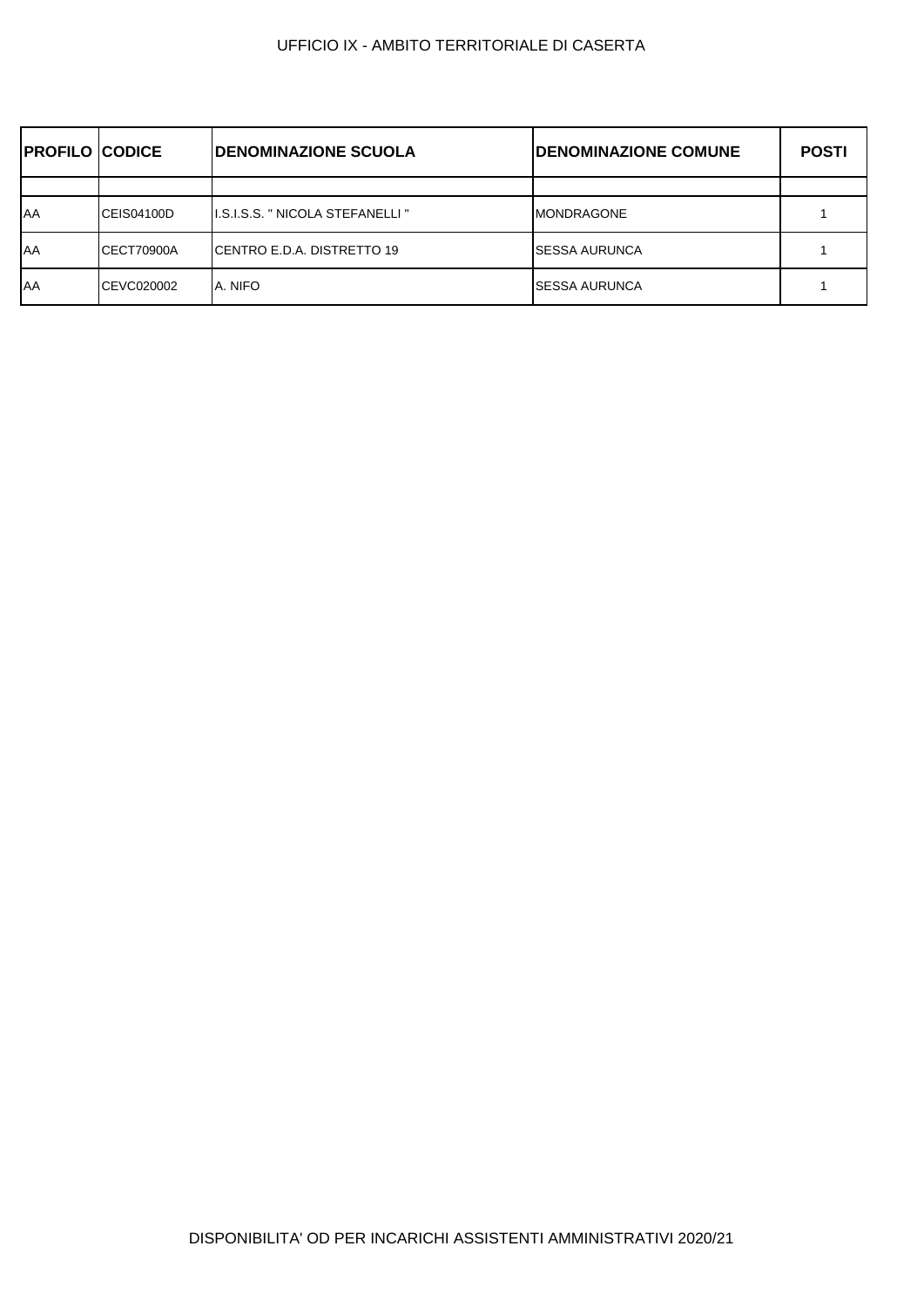| <b>Codice Scuola</b> | <b>Denominazione</b>              | Comune                          | Posti        |
|----------------------|-----------------------------------|---------------------------------|--------------|
| <b>CEIC81500R</b>    | I. A. C. ALIFE                    | <b>ALIFE</b>                    | 18h          |
| <b>CETD21000R</b>    | <b>ANDREOZZI</b>                  | AVERSA                          | 6h           |
| <b>CEMM01700D</b>    | G.PASCOLI-AVERSA-                 | <b>AVERSA</b>                   | 0,5          |
| <b>CEIC82200X</b>    | I.C.S. CALES SALVO D'ACQUISTO     | <b>CALVI RISORTA</b>            | $\mathbf{1}$ |
| <b>CEIC83000V</b>    | I.A.C."GAGLIONE" - CAPODRISE-     | <b>CAPODRISE</b>                | 0,5          |
| CEPS110004           | LICEO "LUIGI GAROFANO"            | <b>CAPUA</b>                    | 12h          |
| CEPS110004           | LICEO "LUIGI GAROFANO"            | <b>CAPUA</b>                    | 18h          |
| <b>CEIC88700P</b>    | CARINOLA - FALCIANO DEL MASSICO   | <b>CARINOLA</b>                 | 0,5          |
| <b>CEIC82800V</b>    | I.A.C."STROFFOLINI" - CASAPULLA-  | <b>CASAPULLA</b>                | 12h          |
| CEIC892006           | VANVITELLI CASERTA                | <b>CASERTA</b>                  | 18h          |
| <b>CEIS03200P</b>    | I.S.I.S. "FERRARIS"               | <b>CASERTA</b>                  | 12h          |
| CEIS014005           | I.S. CORRADO                      | <b>CASTEL VOLTURNO</b>          | $\mathbf{1}$ |
| CEIC813005           | <b>COMPRENSIVO</b>                | <b>GIOIA SANNITICA</b>          | $\mathbf{1}$ |
| CEIC8AQ008           | <b>DD 1 - CAVOUR MARCIANISE</b>   | <b>MARCIANISE</b>               | 6h           |
| CEEE04500P           | D.D. MONDRAGONE TERZO             | <b>MONDRAGONE</b>               | $\mathbf{1}$ |
| CEIS04100D           | I.S.I.S.S. " NICOLA STEFANELLI "  | <b>MONDRAGONE</b>               | 0,5          |
| <b>CEMM14300V</b>    | <b>BUONARROTI - VINCI</b>         | <b>MONDRAGONE</b>               | $\mathbf{1}$ |
| <b>CEMM14300V</b>    | <b>BUONARROTI - VINCI</b>         | <b>MONDRAGONE</b>               | $\mathbf{1}$ |
| CEIC812009           | I.A.C. "VENTRIGLIA" - PIEDIMONTE  | PIEDIMONTE MATESE               | $\mathbf{1}$ |
| CEIC812009           | I.A.C. "VENTRIGLIA" - PIEDIMONTE  | PIEDIMONTE MATESE               | 0,5          |
| CEIC8AJ00D           | I.C. PIEDIMONTE MAT 2 - CASTELLO  | PIEDIMONTE MATESE               | 0,5          |
| CEIC8BE00B           | <b>COMPRENSIVO</b>                | <b>ROCCAMONFINA</b>             | $\mathbf{1}$ |
| CEIC870009           | ISTITUTO COMPRENSIVO A.MORO       | <b>SAN FELICE A CANCELLO</b>    | 0,5          |
| CEIC876008           | I.C. 2 "RITA LEVI-MONTALCINI"     | SANTA MARIA CAPUA VETERE        | 0,5          |
| CEIS02400Q           | RIGHI - NERVI                     | <b>SANTA MARIA CAPUA VETERE</b> | 6h           |
| <b>CEIS03300E</b>    | E. AMALDI - CNEO NEVIO S.MARIA CV | SANTA MARIA CAPUA VETERE        | 6h           |
| <b>CEEE07300V</b>    | D. D. TRENTOLA DUCENTA            | <b>TRENTOLA DUCENTA</b>         | 12h          |
| <b>CEIC82500B</b>    | <b>COMPRENSIVO</b>                | <b>VITULAZIO</b>                | $\mathbf{1}$ |
| <b>CEIC82500B</b>    | <b>COMPRENSIVO</b>                | <b>VITULAZIO</b>                | $\mathbf{1}$ |
|                      |                                   |                                 |              |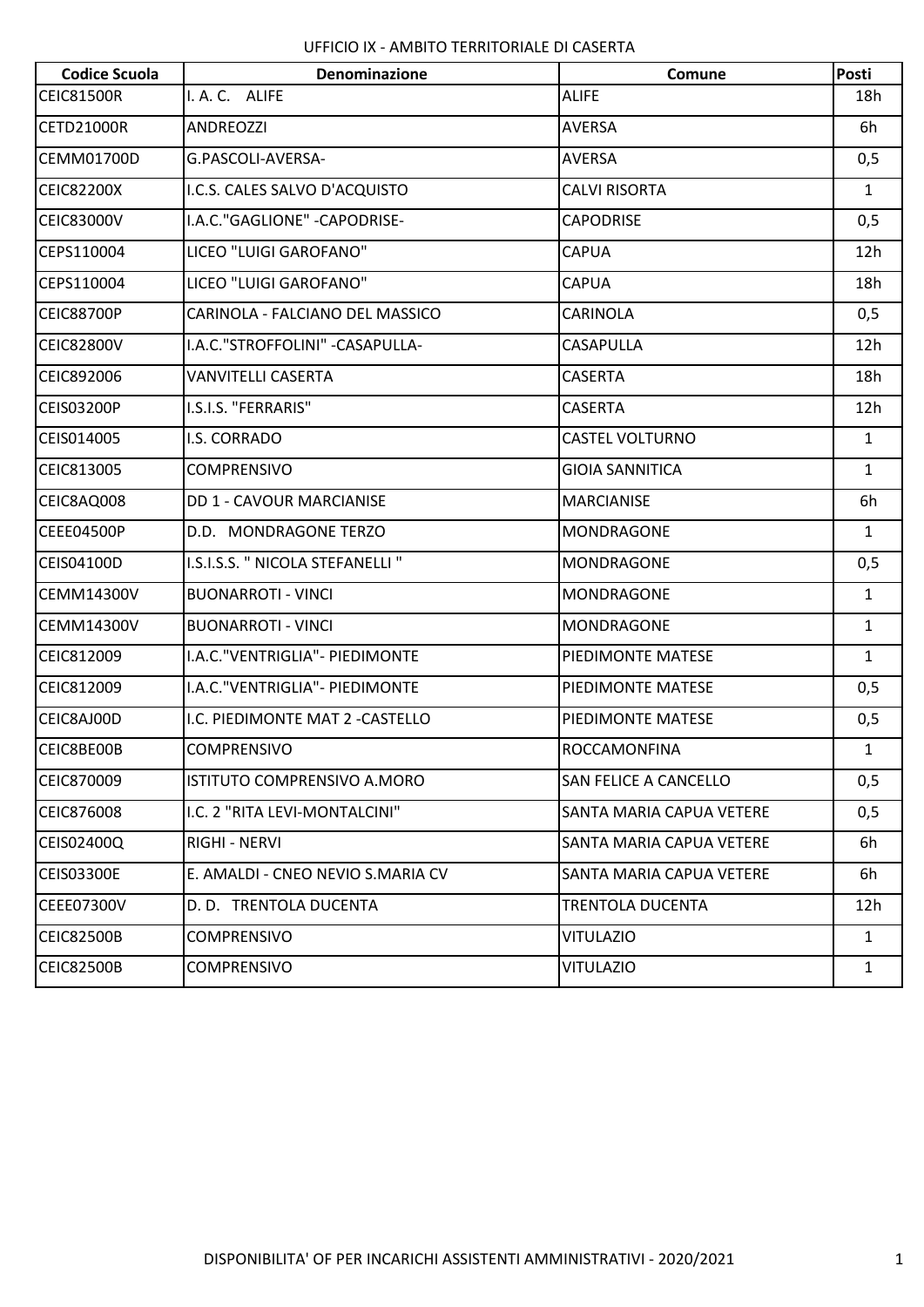UFFICIO IX - AMBITO TERRITORIALE DI CASERTA

| <b>PROFILO CODICE</b> |                   | <b>DENOMINAZIONE SCUOLA</b>             | <b>DENOMINAZIONE COMUNE</b> | <b>POSTI</b> |
|-----------------------|-------------------|-----------------------------------------|-----------------------------|--------------|
|                       |                   |                                         |                             |              |
| AR12                  | <b>CEIS03100V</b> | LEONARDO DA VINCI                       | <b>AVERSA</b>               |              |
| AR12                  | CEIS042009        | LICEO ARTISTICO STATALE "S.LEUCIO"      | <b>CASERTA</b>              |              |
| AR12                  | CEIS042009        | LICEO ARTISTICO STATALE "S.LEUCIO"      | <b>CASERTA</b>              |              |
| AR36                  | CEIS042009        | LICEO ARTISTICO STATALE "S.LEUCIO"      | <b>CASERTA</b>              |              |
| AR36                  | CEPS040003        | LICEO GALILEO GALILEI PIEDIMONTE MATESE | <b>PIEDIMONTE MATESE</b>    |              |
| AR20                  | CERH02000G        | <b>IPSSART TEANO</b>                    | <b>TEANO</b>                |              |
| AR20                  | CEIS006006        | <b>VAIRANO PATENORA</b>                 | VAIRANO PATENORA            |              |
| AR20                  | CEIS006006        | <b>VAIRANO PATENORA</b>                 | <b>VAIRANO PATENORA</b>     |              |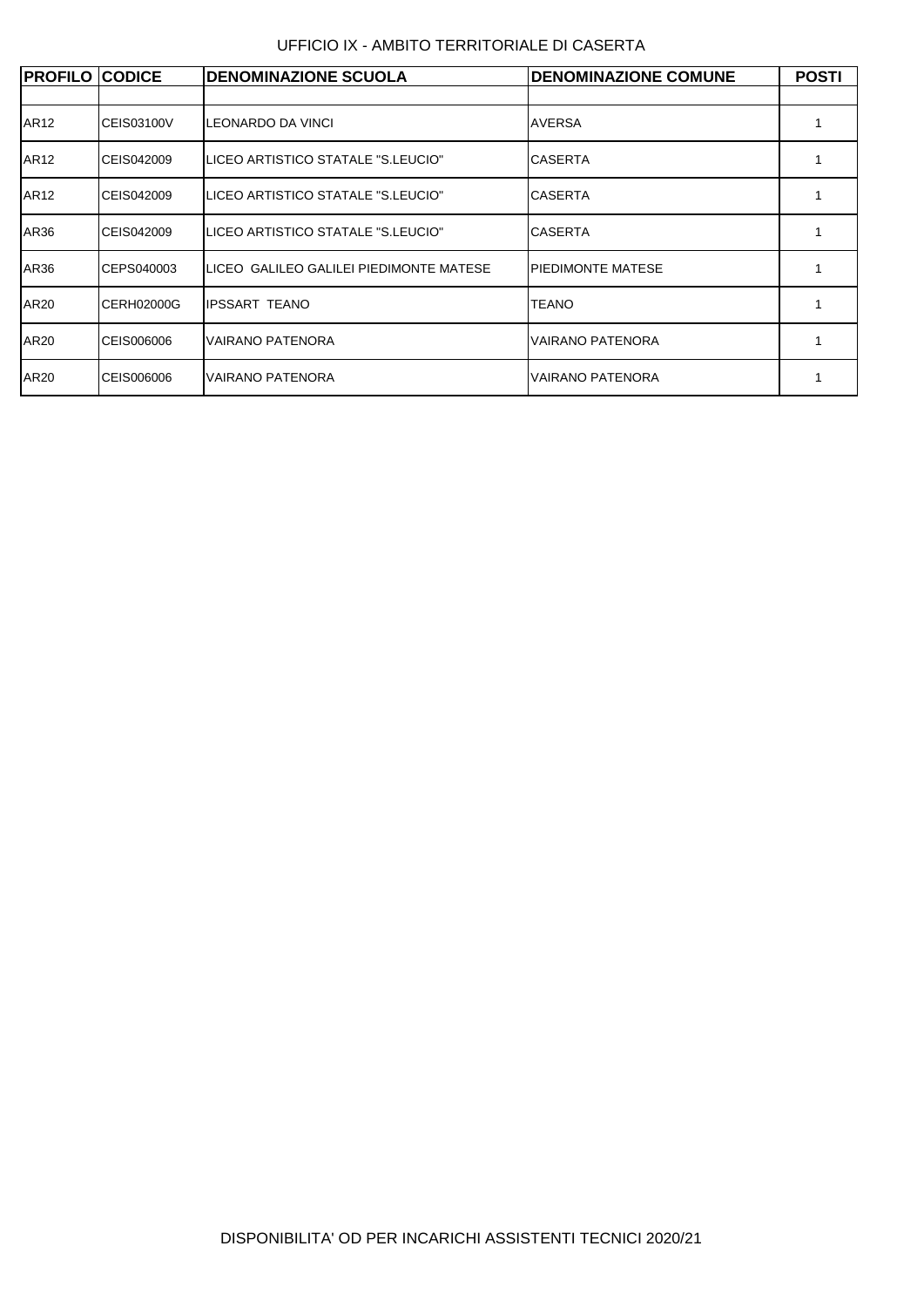| Area Lab.   | <b>Codice Scuola</b> | Denominazione                          | Comune                   | Posti        |
|-------------|----------------------|----------------------------------------|--------------------------|--------------|
| AR23        | CETD010003           | A. GALLO                               | <b>AVERSA</b>            | 0,5          |
| AR23        | CEPS14000X           | <b>GIANCARLO SIANI</b>                 | AVERSA                   | 0,5          |
| AR23        | <b>CEPM02000V</b>    | LICEO STATALE "NICCOLO' JOMMELLI"      | <b>AVERSA</b>            | 0,5          |
| AR23        | CEIS028003           | O.CONTI AVERSA                         | <b>AVERSA</b>            | 0,5          |
| AR20        | CERH030006           | RAINULFO DRENGOT                       | <b>AVERSA</b>            | 18h          |
| AR20        | CERH030006           | RAINULFO DRENGOT                       | <b>AVERSA</b>            | $\mathbf{1}$ |
| AR20        | CERH030006           | RAINULFO DRENGOT                       | <b>AVERSA</b>            | 0,5          |
| AR21        | CERH030006           | RAINULFO DRENGOT                       | <b>AVERSA</b>            | 0,5          |
| AR22        | CETF05000Q           | ISTITUTO TECNICO "GIULIO CESARE FALCO" | <b>CAPUA</b>             | $\mathbf{1}$ |
| AR32        | CEIS042009           | LICEO ARTISTICO STATALE "S.LEUCIO"     | <b>CASERTA</b>           | $\mathbf{1}$ |
| AR36        | CEIS042009           | LICEO ARTISTICO STATALE "S.LEUCIO"     | <b>CASERTA</b>           | 0,5          |
| AR15        | <b>CEIS03800N</b>    | <b>TERRA DI LAVORO</b>                 | <b>CASERTA</b>           | $\mathbf{1}$ |
| AR20        | CEIS014005           | ISIS CASTELVOLTURNO                    | <b>CASTEL VOLTURNO</b>   | $\mathbf{1}$ |
| <b>AR08</b> | CEPS090004           | LICEO N. CORTESE                       | <b>MADDALONI</b>         | $\mathbf{1}$ |
| AR20        | CEIS01100N           | I.S.I.S.S. "G.B. NOVELLI"              | <b>MARCIANISE</b>        | 1,5          |
| AR21        | CEIS01100N           | I.S.I.S.S. "G.B. NOVELLI"              | <b>MARCIANISE</b>        | 0,5          |
| AR17        | CEIS021008           | ISIS "FERRARIS-BUCCINI"                | <b>MARCIANISE</b>        | 0,5          |
| AR02        | CEIS03900D           | PADRE SALVATORE LENER                  | MARCIANISE               | 18h          |
| AR26        | CEIS03900D           | PADRE SALVATORE LENER                  | <b>MARCIANISE</b>        | 0,5          |
| AR27        | CEIS03900D           | PADRE SALVATORE LENER                  | <b>MARCIANISE</b>        | 0,5          |
| <b>AR02</b> | CEIS04100D           | I.S.I.S.S. " NICOLA STEFANELLI "       | MONDRAGONE               | $\mathbf{1}$ |
| AR21        | CEIS04100D           | I.S.I.S.S. " NICOLA STEFANELLI "       | MONDRAGONE               | 0,5          |
| AR02        | <b>CETD04000V</b>    | LEONARDO DA VINCI S.MARIA C.V.         | SANTA MARIA CAPUA VETERE | 18h          |
| AR10        | CEIS02400Q           | RIGHI - NERVI                          | SANTA MARIA CAPUA VETERE | 18h          |
| AR27        | CEIS02400Q           | RIGHI - NERVI                          | SANTA MARIA CAPUA VETERE | $\mathbf{1}$ |
| AR20        | <b>CERH02000G</b>    | <b>IPSSART TEANO</b>                   | <b>TEANO</b>             | 0,5          |
| AR20        | <b>CERH02000G</b>    | IPSSART TEANO                          | <b>TEANO</b>             | $\mathbf{1}$ |
| AR21        | <b>CERH02000G</b>    | <b>IPSSART TEANO</b>                   | <b>TEANO</b>             | 0,5          |
| <b>AR20</b> | CEIS006006           | <b>VAIRANO PATENORA</b>                | VAIRANO PATENORA         | 0,5          |
| AR21        | CEIS006006           | VAIRANO PATENORA                       | VAIRANO PATENORA         | 0,5          |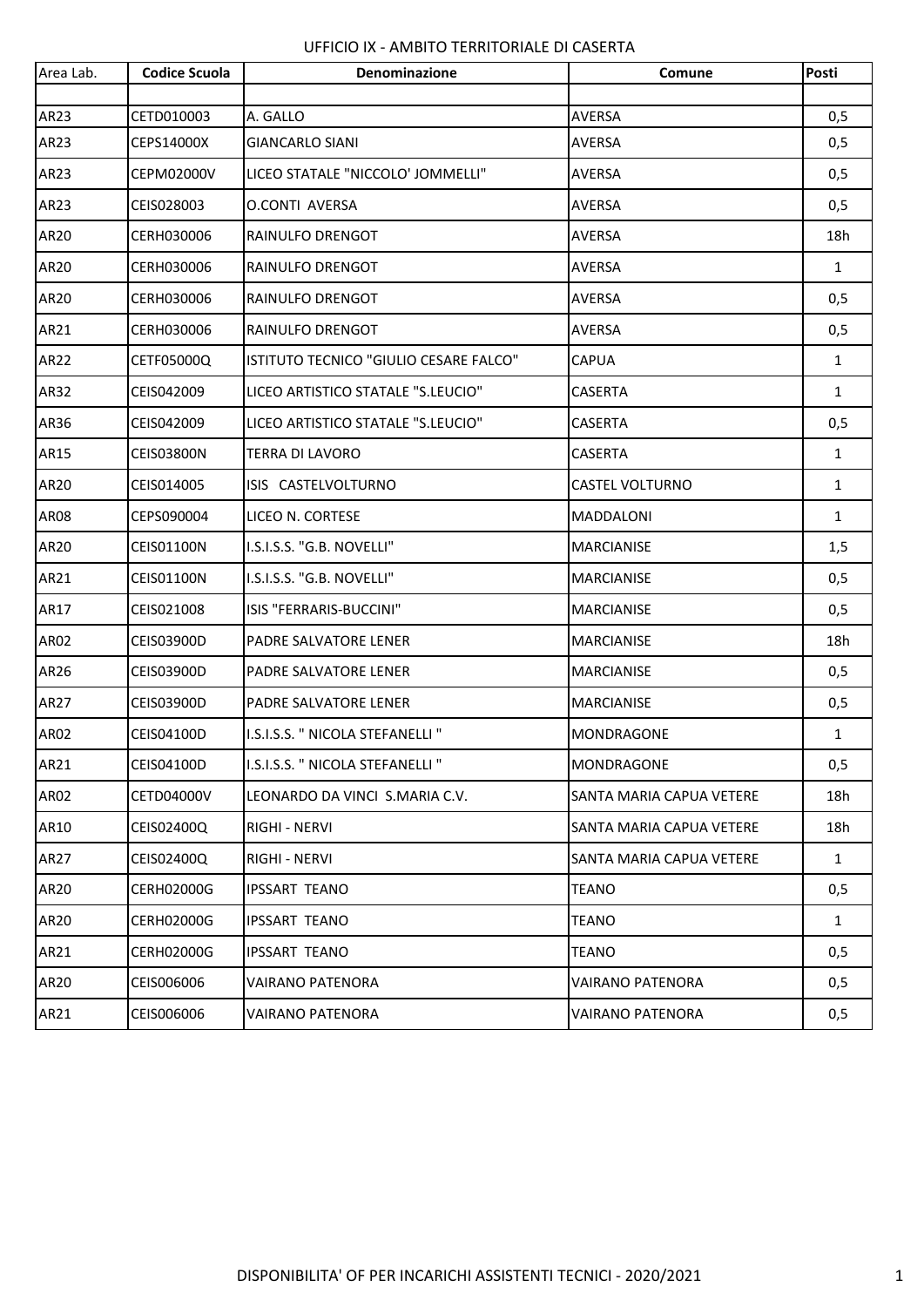| <b>PROFILO CODICE</b> |                   | <b>DENOMINAZIONE SCUOLA</b>                             | <b>DENOMINAZIONE COMUNE</b> | <b>POSTI</b> |
|-----------------------|-------------------|---------------------------------------------------------|-----------------------------|--------------|
|                       |                   |                                                         |                             |              |
| CS                    | CEIC8BC00Q        | P. GIANNONE - E. DE AMICIS                              | <b>CASERTA</b>              | 1            |
| CS                    | CEIC8BC00Q        | P. GIANNONE - E. DE AMICIS                              | CASERTA                     | 1            |
| CS                    | CEIC8BC00Q        | P. GIANNONE - E. DE AMICIS                              | <b>CASERTA</b>              | $\mathbf{1}$ |
| CS                    | CEIC8BC00Q        | P. GIANNONE - E. DE AMICIS                              | CASERTA                     | 1            |
| CS                    | CEIC8BC00Q        | P. GIANNONE - E. DE AMICIS                              | <b>CASERTA</b>              | 1            |
| CS                    | CEIC8BC00Q        | P. GIANNONE - E. DE AMICIS                              | CASERTA                     | 1            |
| CS                    | CEIC8BC00Q        | P. GIANNONE - E. DE AMICIS                              | <b>CASERTA</b>              | 1            |
| CS                    | <b>CEIS03200P</b> | I.S.I.S. "FERRARIS"                                     | <b>CASERTA</b>              | 1            |
| CS                    | <b>CEIS03800N</b> | TERRA DI LAVORO                                         | <b>CASERTA</b>              | 1            |
| CS                    | <b>CEIS03800N</b> | TERRA DI LAVORO                                         | <b>CASERTA</b>              | 1            |
| CS                    | <b>CEIS03800N</b> | TERRA DI LAVORO                                         | <b>CASERTA</b>              | 1            |
| CS                    | <b>CEIS03800N</b> | TERRA DI LAVORO                                         | CASERTA                     | 1            |
| CS.                   | <b>CEIS03800N</b> | TERRA DI LAVORO                                         | CASERTA                     | 1            |
| CS                    | <b>CEIS03800N</b> | TERRA DI LAVORO                                         | <b>CASERTA</b>              | 1            |
| CS                    | <b>CEIS03800N</b> | TERRA DI LAVORO                                         | CASERTA                     | 1            |
| CS                    | CEPM010008        | LICEO "A. MANZONI".                                     | <b>CASERTA</b>              | 1            |
| CS.                   | CEPM010008        | LICEO "A. MANZONI".                                     | CASERTA                     | 1            |
| CS                    | CEPM010008        | LICEO "A. MANZONI".                                     | <b>CASERTA</b>              | 1            |
| CS                    | CEPS010007        | 'A. DIAZ"                                               | <b>CASERTA</b>              | 1            |
| CS                    | CETF02000X        | <b>FRANCESCO GIORDANI</b>                               | CASERTA                     | 1            |
| CS                    | CETF02000X        | <b>FRANCESCO GIORDANI</b>                               | <b>CASERTA</b>              | 1            |
| CS.                   | CETF02000X        | <b>FRANCESCO GIORDANI</b>                               | CASERTA                     | $\mathbf{1}$ |
| CS.                   | CETF02000X        | <b>FRANCESCO GIORDANI</b>                               | CASERTA                     | 1            |
| CS                    | CETL06000E        | ITS " BUONARROTI" CASERTA                               | <b>CASERTA</b>              | 1            |
| CS                    | CETL06000E        | ITS " BUONARROTI" CASERTA                               | CASERTA                     | $\mathbf{1}$ |
| CS.                   | CETL06000E        | ITS " BUONARROTI" CASERTA                               | CASERTA                     | 1            |
| СS                    | CETL06000E        | ITS " BUONARROTI" CASERTA                               | CASERTA                     | 1            |
| CS.                   | CEIC87900Q        | CASTEL VOLTURNO -VILL. COPPOLA-                         | CASTEL VOLTURNO             | 1            |
| CS                    | CEIC87900Q        | CASTEL VOLTURNO -VILL. COPPOLA-                         | CASTEL VOLTURNO             | 1            |
| CS.                   | CEIC88000X        | CASTEL VOLTURNO CENTRO                                  | CASTEL VOLTURNO             | 1            |
| CS                    | CEIS014005        | ISIS CASTELVOLTURNO                                     | CASTEL VOLTURNO             | 1            |
|                       |                   | DISPONIBILITA' OD PER INCARICHI COLL.SCOLASTICI 2020/21 |                             |              |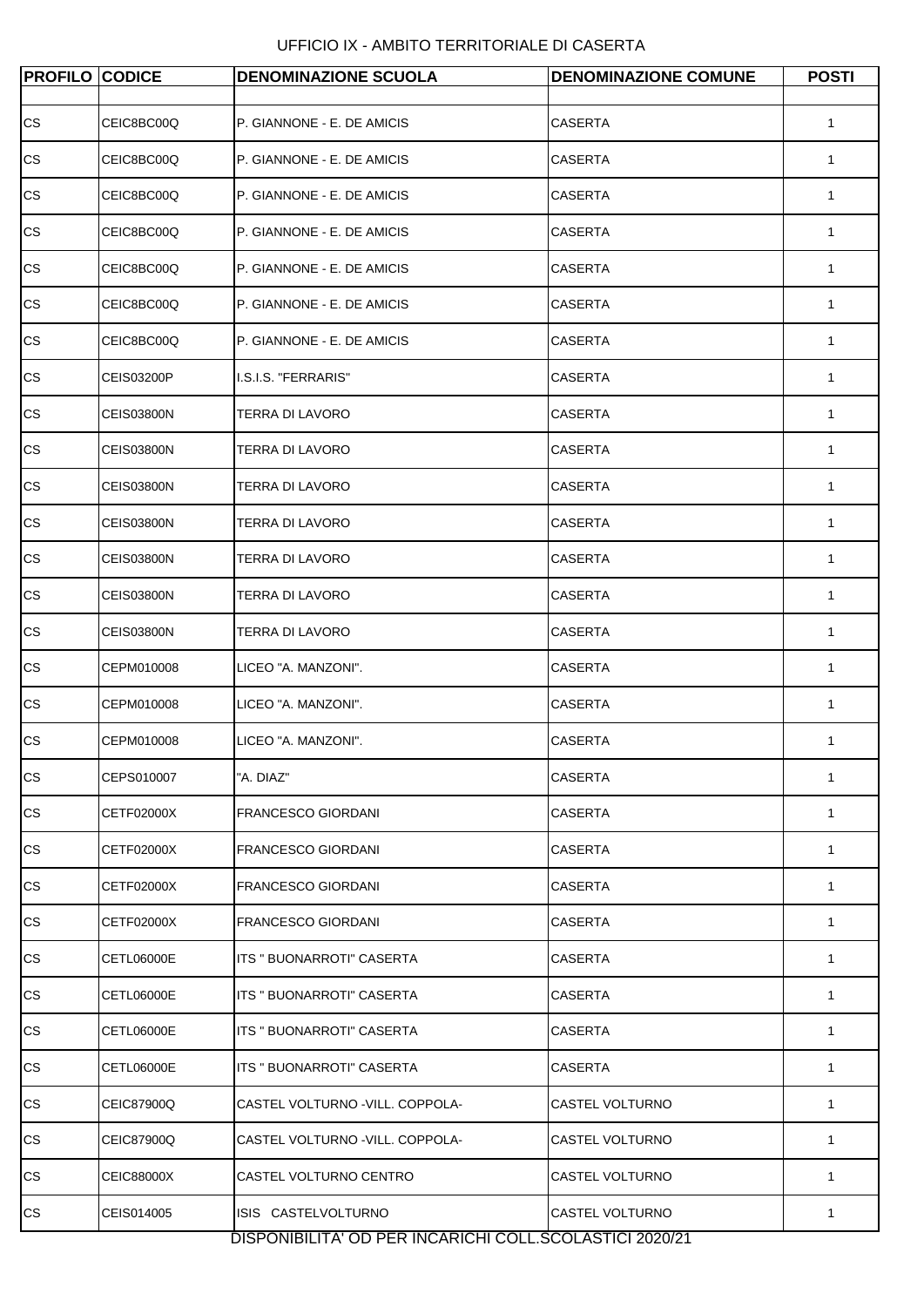UFFICIO IX - AMBITO TERRITORIALE DI CASERTA

| <b>PROFILO CODICE</b> |                   | <b>DENOMINAZIONE SCUOLA</b>      | <b>DENOMINAZIONE COMUNE</b> | <b>POSTI</b> |
|-----------------------|-------------------|----------------------------------|-----------------------------|--------------|
| CS.                   | CEIC8AK009        | I.C. SERAO-FERMI CELLOLE         | <b>CELLOLE</b>              | $\mathbf{1}$ |
| $\mathsf{CS}\xspace$  | CEIC8AK009        | I.C. SERAO-FERMI CELLOLE         | CELLOLE                     | 1            |
| СS                    | CEIC8AK009        | I.C. SERAO-FERMI CELLOLE         | CELLOLE                     | 1            |
| СS                    | CEIC8AK009        | I.C. SERAO-FERMI CELLOLE         | CELLOLE                     | 1            |
| СS                    | CEIC834006        | I.A.C. "FERMI" CERVINO           | <b>CERVINO</b>              | $\mathbf{1}$ |
| СS                    | CEIC8AV00R        | ALDO MORO - MADDALONI -          | <b>MADDALONI</b>            | $\mathbf{1}$ |
| СS                    | CEIC8AV00R        | ALDO MORO - MADDALONI -          | <b>MADDALONI</b>            | 1            |
| СS                    | CEEE043003        | D. D. MONDRAGONE PRIMO           | <b>MONDRAGONE</b>           | 1            |
| CS                    | CEEE04400V        | D. D. MONDRAGONE SECONDO         | <b>MONDRAGONE</b>           | 1            |
| CS                    | CEEE04400V        | D. D. MONDRAGONE SECONDO         | <b>MONDRAGONE</b>           | $\mathbf{1}$ |
| CS                    | CEIS04100D        | I.S.I.S.S. " NICOLA STEFANELLI " | <b>MONDRAGONE</b>           | 1            |
| CS                    | CEIS04100D        | I.S.I.S.S. " NICOLA STEFANELLI " | <b>MONDRAGONE</b>           | 1            |
| СS                    | CEIS04100D        | I.S.I.S.S. " NICOLA STEFANELLI " | <b>MONDRAGONE</b>           | 1            |
| СS                    | <b>CEMM14300V</b> | <b>BUONARROTI - VINCI</b>        | <b>MONDRAGONE</b>           | $\mathbf{1}$ |
| СS                    | <b>CEMM14300V</b> | <b>BUONARROTI - VINCI</b>        | <b>MONDRAGONE</b>           | $\mathbf{1}$ |
| СS                    | CEIC8A4001        | PIGNATARO MAGGIORE - CAMIGLIANO  | PIGNATARO MAGGIORE          | 1            |
| СS                    | CEIC8A4001        | PIGNATARO MAGGIORE - CAMIGLIANO  | PIGNATARO MAGGIORE          | $\mathbf{1}$ |
| СS                    | CEIC870009        | ISTITUTO COMPRENSIVO ALDO MORO   | SAN FELICE A CANCELLO       | $\mathbf{1}$ |
| СS                    |                   | DD-CAPOLUOGO                     | S.NICOLA LA STRADA          | $\mathbf{1}$ |
| $\mathsf{CS}\xspace$  | CEIC8AZ004        | I.C. LUCILIO SESSA AURUNCA       | <b>SESSA AURUNCA</b>        | 1            |
| СS                    | CEIC8AZ004        | I.C. LUCILIO SESSA AURUNCA       | <b>SESSA AURUNCA</b>        | 1            |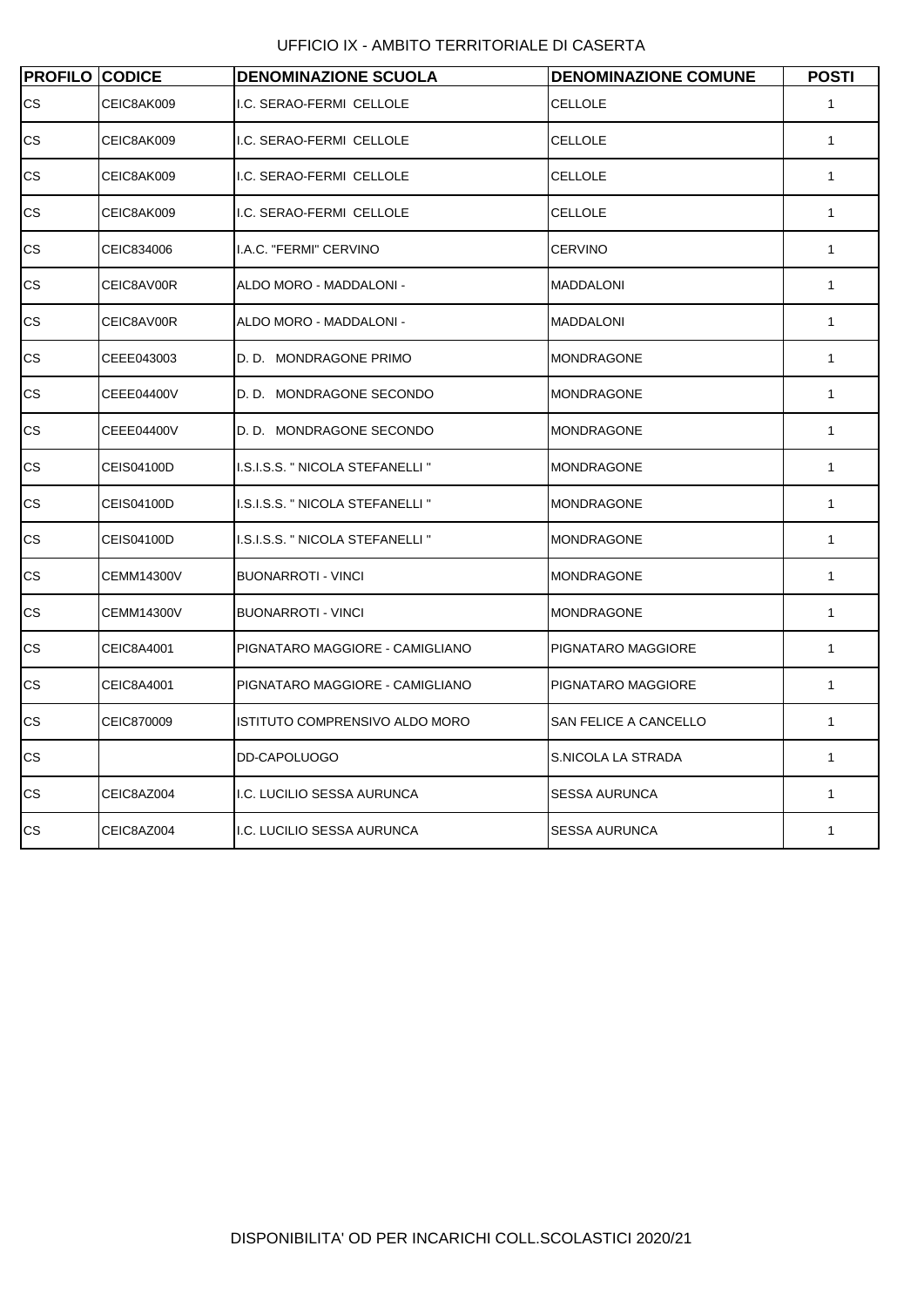| <b>Codice Scuola</b> | <b>Denominazione</b>                   | Comune           | <b>Posti</b> |
|----------------------|----------------------------------------|------------------|--------------|
| <b>CEIC81500R</b>    | I. A. C. ALIFE                         | <b>ALIFE</b>     | $\mathbf{1}$ |
| <b>CEIC81500R</b>    | I. A. C. ALIFE                         | <b>ALIFE</b>     | $\mathbf{1}$ |
| CEIC848004           | I.A.C. "GALILEI" - ARIENZO-            | ARIENZO          | $\mathbf{1}$ |
| CEIS027007           | "E.MATTEI" AVERSA                      | AVERSA           | 18h          |
| <b>CEPC02000P</b>    | <b>DOMENICO CIRILLO</b>                | <b>AVERSA</b>    | 6h           |
| CEIC82300Q           | I.A.C." ALIGHIERI" BELLONA             | <b>BELLONA</b>   | $\mathbf{1}$ |
| <b>CEIC83000V</b>    | I.A.C."GAGLIONE" - CAPODRISE-          | <b>CAPODRISE</b> | $\mathbf{1}$ |
| <b>CEIC83000V</b>    | I.A.C."GAGLIONE" - CAPODRISE-          | <b>CAPODRISE</b> | 18h          |
| CEIC8A2009           | FIERAMOSCA - MARTUCCI CAPUA            | <b>CAPUA</b>     | $\mathbf{1}$ |
| CEIC8A2009           | FIERAMOSCA - MARTUCCI CAPUA            | CAPUA            | $\mathbf{1}$ |
| CEPM03000D           | <b>SALVATORE PIZZI</b>                 | <b>CAPUA</b>     | $\mathbf{1}$ |
| CETF05000Q           | ISTITUTO TECNICO "GIULIO CESARE FALCO" | <b>CAPUA</b>     | $\mathbf{1}$ |
| <b>CEIC88700P</b>    | CARINOLA - FALCIANO DEL MASSICO        | CARINOLA         | $\mathbf{1}$ |
| <b>CEIC88700P</b>    | CARINOLA - FALCIANO DEL MASSICO        | <b>CARINOLA</b>  | $\mathbf{1}$ |
| <b>CEIC88700P</b>    | CARINOLA - FALCIANO DEL MASSICO        | CARINOLA         | $\mathbf{1}$ |
| <b>CEIC82800V</b>    | <b>COMPRENSIVO</b>                     | <b>CASAPULLA</b> | $\mathbf{1}$ |
| <b>CEIC82800V</b>    | <b>COMPRENSIVO</b>                     | <b>CASAPULLA</b> | $\mathbf{1}$ |
| <b>CEIC80800N</b>    | <b>COLLECINI - GIOVANNI XXIII</b>      | <b>CASERTA</b>   | $\mathbf{1}$ |
| <b>CEIC80800N</b>    | COLLECINI - GIOVANNI XXIII             | <b>CASERTA</b>   | $\mathbf{1}$ |
| <b>CEIC80800N</b>    | COLLECINI - GIOVANNI XXIII             | <b>CASERTA</b>   | $\mathbf{1}$ |
| <b>CEIC80800N</b>    | <b>COLLECINI - GIOVANNI XXIII</b>      | <b>CASERTA</b>   | $\mathbf{1}$ |
| CEIC80800N           | COLLECINI - GIOVANNI XXIII             | <b>CASERTA</b>   | $\mathbf{1}$ |
| CEIC892006           | VANVITELLI CASERTA                     | <b>CASERTA</b>   | $\mathbf{1}$ |
| CEIC892006           | <b>VANVITELLI CASERTA</b>              | <b>CASERTA</b>   | $\mathbf{1}$ |
| CEIC892006           | <b>VANVITELLI CASERTA</b>              | CASERTA          | $\mathbf{1}$ |
| CEIC8A000N           | RUGGIERO-3^ CIRCOLO CASERTA            | <b>CASERTA</b>   | $\mathbf{1}$ |
| CEIC8A000N           | RUGGIERO-3^ CIRCOLO CASERTA            | <b>CASERTA</b>   | $\mathbf{1}$ |
| CEIC8A000N           | RUGGIERO-3^ CIRCOLO CASERTA            | CASERTA          | $\mathbf{1}$ |
| CEIC8A000N           | RUGGIERO-3^ CIRCOLO CASERTA            | <b>CASERTA</b>   | $\mathbf{1}$ |
| <b>CEIC8A9004</b>    | <b>DON MILANI</b>                      | <b>CASERTA</b>   | $\mathbf{1}$ |
| CEIC8A9004           | <b>DON MILANI</b>                      | <b>CASERTA</b>   | $\mathbf{1}$ |
| <b>CEIC8A9004</b>    | <b>DON MILANI</b>                      | <b>CASERTA</b>   | $\mathbf{1}$ |
| <b>CEIC8A9004</b>    | <b>DON MILANI</b>                      | <b>CASERTA</b>   | $\mathbf{1}$ |
| CEIC8BB00X           | <b>DANTE ALIGHIERI</b>                 | <b>CASERTA</b>   | $\mathbf{1}$ |
| CEIC8BB00X           | <b>DANTE ALIGHIERI</b>                 | <b>CASERTA</b>   | $\mathbf{1}$ |
| CEIC8BC00Q           | P. GIANNONE - E. DE AMICIS             | CASERTA          | $\mathbf{1}$ |
| CEIC8BC00Q           | P. GIANNONE - E. DE AMICIS             | CASERTA          | $\mathbf{1}$ |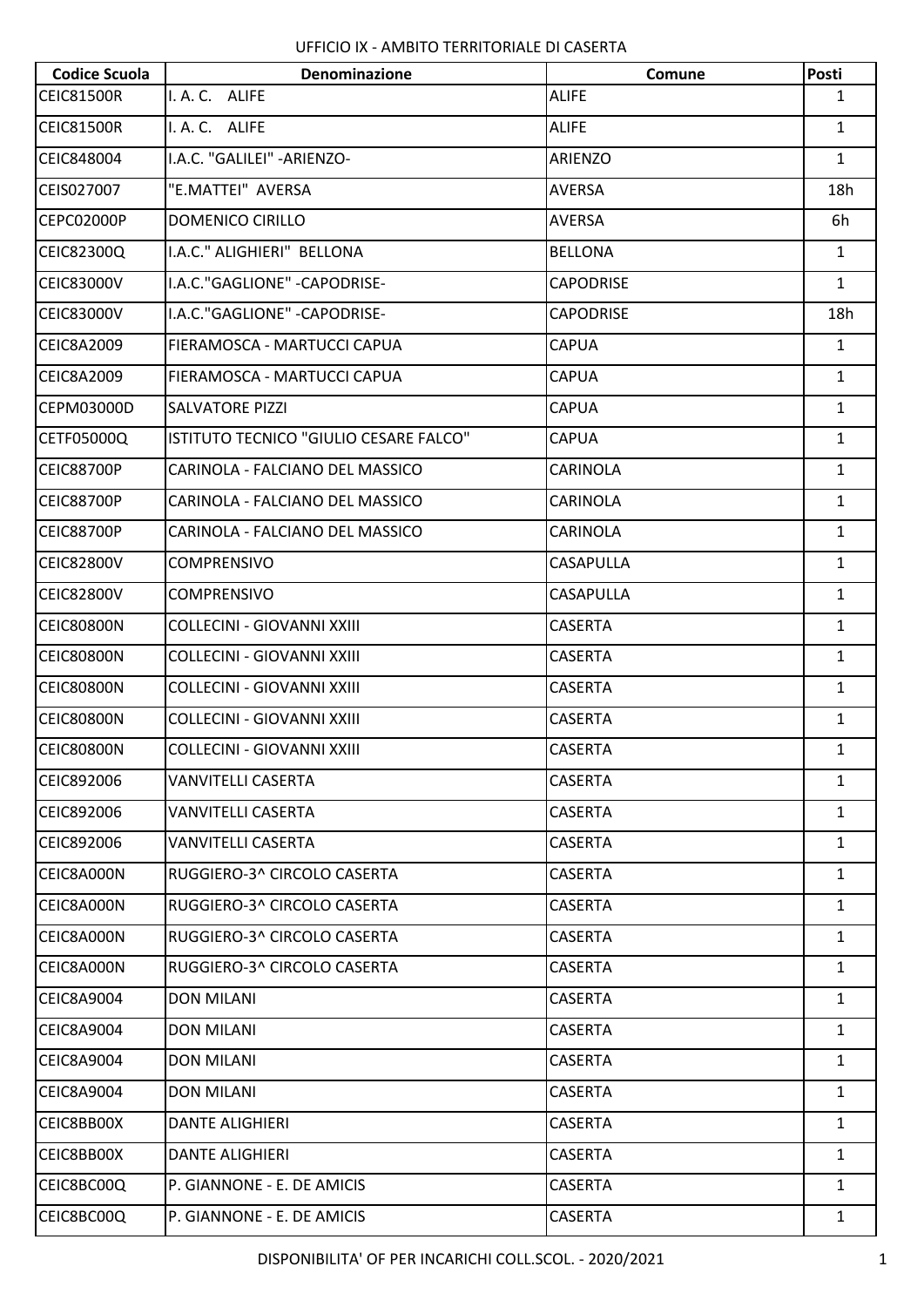| <b>Codice Scuola</b> | Denominazione                           | Comune                 | <b>Posti</b> |
|----------------------|-----------------------------------------|------------------------|--------------|
| CEIC8BC00Q           | P. GIANNONE - E. DE AMICIS              | <b>CASERTA</b>         | $\mathbf{1}$ |
| CEIC8BD00G           | L. DA VINCI - LORENZINI                 | CASERTA                | $\mathbf{1}$ |
| CEIS022004           | E. MATTEI                               | <b>CASERTA</b>         | $\mathbf{1}$ |
| <b>CEIS03800N</b>    | <b>TERRA DI LAVORO</b>                  | CASERTA                | $\mathbf{1}$ |
| <b>CEIS03800N</b>    | <b>TERRA DI LAVORO</b>                  | CASERTA                | $\mathbf{1}$ |
| CEIS042009           | LICEO ARTISTICO STATALE "S.LEUCIO"      | <b>CASERTA</b>         | $\mathbf{1}$ |
| CEPC110001           | LICEO CLASSICO GIANNONE                 | CASERTA                | $\mathbf{1}$ |
| CEPM010008           | LICEO "A. MANZONI".                     | CASERTA                | $\mathbf{1}$ |
| CEPM010008           | LICEO "A. MANZONI".                     | <b>CASERTA</b>         | $\mathbf{1}$ |
| CEPM010008           | LICEO "A. MANZONI".                     | CASERTA                | $\mathbf{1}$ |
| CEPS010007           | "A. DIAZ"                               | <b>CASERTA</b>         | 1            |
| CEPS010007           | "A. DIAZ"                               | <b>CASERTA</b>         | 18h          |
| <b>CEIS03200P</b>    | <b>FERRARIS</b>                         | CASERTA                | $\mathbf{1}$ |
| <b>CEIS03200P</b>    | <b>FERRARIS</b>                         | <b>CASERTA</b>         | $\mathbf{1}$ |
| <b>CEIS03200P</b>    | <b>FERRARIS</b>                         | <b>CASERTA</b>         | $\mathbf{1}$ |
| <b>CETF02000X</b>    | <b>FRANCESCO GIORDANI</b>               | CASERTA                | $\mathbf{1}$ |
| <b>CETF02000X</b>    | <b>FRANCESCO GIORDANI</b>               | CASERTA                | $\mathbf{1}$ |
| <b>CETF02000X</b>    | <b>FRANCESCO GIORDANI</b>               | <b>CASERTA</b>         | $\mathbf{1}$ |
| <b>CETL06000E</b>    | ITS " BUONARROTI" CASERTA               | CASERTA                | $\mathbf{1}$ |
| <b>CETL06000E</b>    | ITS " BUONARROTI" CASERTA               | CASERTA                | $\mathbf{1}$ |
| <b>CETL06000E</b>    | ITS " BUONARROTI" CASERTA               | <b>CASERTA</b>         | $\mathbf{1}$ |
| <b>CEIC87800X</b>    | G.GARIBALDI - CASTEL VOLTURNO -         | <b>CASTEL VOLTURNO</b> | $\mathbf{1}$ |
| <b>CEIC87900Q</b>    | <b>CASTEL VOLTURNO - VILL. COPPOLA-</b> | <b>CASTEL VOLTURNO</b> | $\mathbf{1}$ |
| <b>CEIC87900Q</b>    | CASTEL VOLTURNO - VILL. COPPOLA-        | <b>CASTEL VOLTURNO</b> | $\mathbf{1}$ |
| <b>CEIC87900Q</b>    | CASTEL VOLTURNO - VILL. COPPOLA-        | CASTEL VOLTURNO        | $\mathbf{1}$ |
| CEIS014005           | ISIS CASTELVOLTURNO                     | CASTEL VOLTURNO        | $\mathbf{1}$ |
| CEIS014005           | ISIS CASTELVOLTURNO                     | <b>CASTEL VOLTURNO</b> | $\mathbf{1}$ |
| CEIS014005           | ISIS CASTELVOLTURNO                     | <b>CASTEL VOLTURNO</b> | $\mathbf{1}$ |
| CEIC8AK009           | I.C. SERAO-FERMI CELLOLE                | CELLOLE                | $\mathbf{1}$ |
| CEIC8AK009           | I.C. SERAO-FERMI CELLOLE                | <b>CELLOLE</b>         | $\mathbf{1}$ |
| CEIC8A700C           | MAMELI-CURTI                            | <b>CURTI</b>           | $\mathbf{1}$ |
| CEIC8A700C           | <b>MAMELI-CURTI</b>                     | <b>CURTI</b>           | $\mathbf{1}$ |
| CEIC8A700C           | MAMELI-CURTI                            | <b>CURTI</b>           | $\mathbf{1}$ |
|                      | <b>COMPRENSIVO</b>                      | MACERATA CAMPANIA      | $\mathbf{1}$ |
| CEIC8AL005           | <b>MADDALONI 2-VALLE DI MADDALONI</b>   | <b>MADDALONI</b>       | $\mathbf{1}$ |
| CEIC8AL005           | MADDALONI 2-VALLE DI MADDALONI          | <b>MADDALONI</b>       | $\mathbf{1}$ |
| CEIC8AL005           | MADDALONI 2-VALLE DI MADDALONI          | MADDALONI              | $\mathbf{1}$ |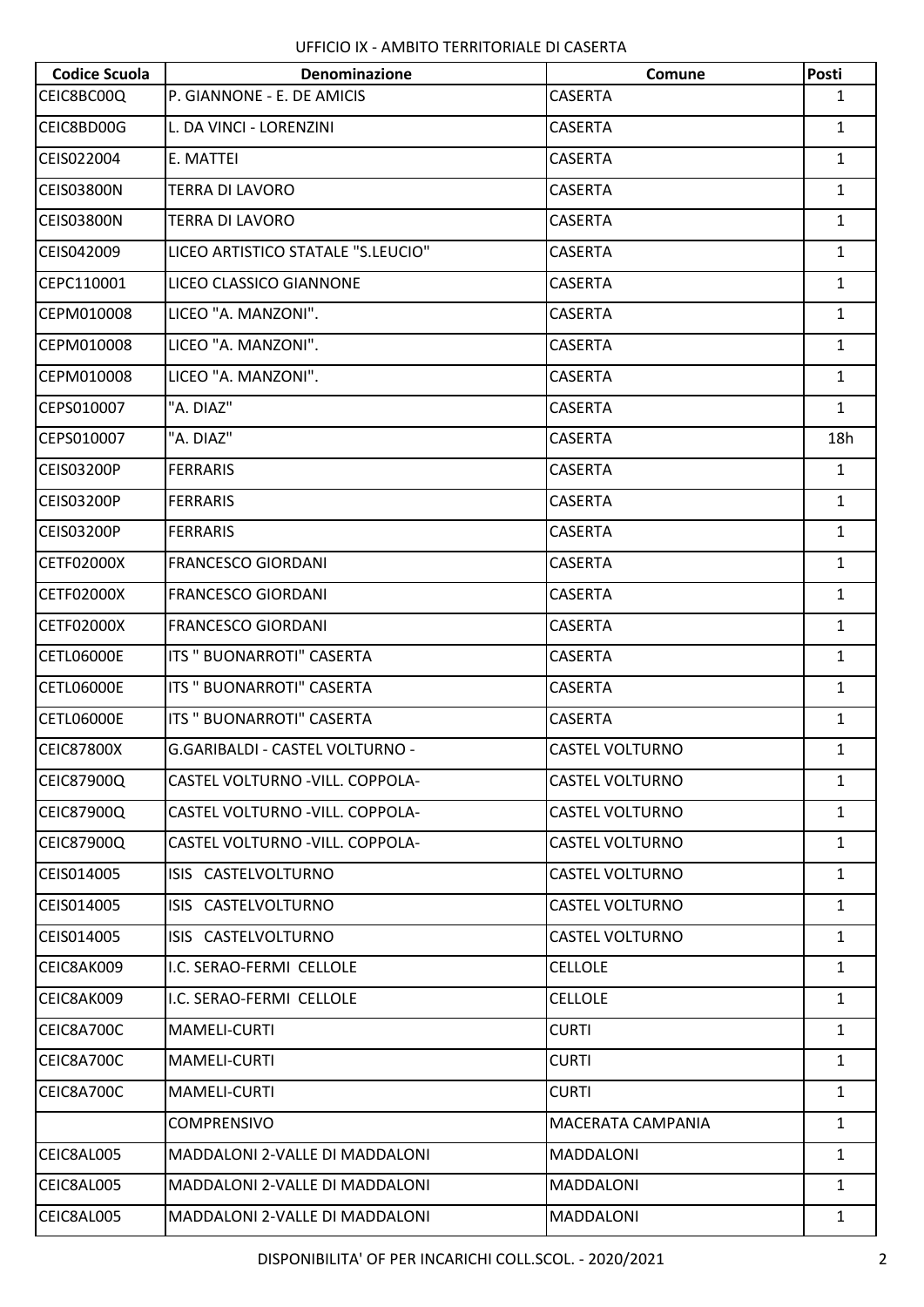| <b>Codice Scuola</b> | <b>Denominazione</b>                 | Comune              | Posti        |
|----------------------|--------------------------------------|---------------------|--------------|
| CEIC8AN00R           | MADDALONI 1 - VILLAGGIO              | <b>MADDALONI</b>    | 1            |
| CEIC8AU001           | "L.SETTEMBRINI" MADDALONI            | <b>MADDALONI</b>    | $\mathbf{1}$ |
| CEIC8AU001           | "L.SETTEMBRINI" MADDALONI            | <b>MADDALONI</b>    | $\mathbf{1}$ |
| CEIC8AV00R           | ALDO MORO - MADDALONI -              | <b>MADDALONI</b>    | $\mathbf{1}$ |
| CEIC8AV00R           | ALDO MORO - MADDALONI -              | <b>MADDALONI</b>    | 15h          |
| CEPS090004           | LICEO SCIENTIFICO N. CORTESE         | <b>MADDALONI</b>    | $\mathbf{1}$ |
| CEPS090004           | LICEO SCIENTIFICO N. CORTESE         | <b>MADDALONI</b>    | $\mathbf{1}$ |
| CEVC01000B           | "G. BRUNO"                           | <b>MADDALONI</b>    | $\mathbf{1}$ |
| CEVC01000B           | "G. BRUNO"                           | <b>MADDALONI</b>    | $\mathbf{1}$ |
| CEVC01000B           | "G. BRUNO"                           | <b>MADDALONI</b>    | $\mathbf{1}$ |
| CEIC8AS009           | "ALDO MORO" MARCIANISE               | <b>MARCIANISE</b>   | $\mathbf{1}$ |
| CEIC8AS009           | "ALDO MORO" MARCIANISE               | <b>MARCIANISE</b>   | 1            |
| CEIC8AS009           | "ALDO MORO" MARCIANISE               | <b>MARCIANISE</b>   | $\mathbf{1}$ |
| CEIC8AT005           | ANIELLO CALCARA                      | <b>MARCIANISE</b>   | $\mathbf{1}$ |
| <b>CEIS01100N</b>    | I.S.I.S.S. "G.B. NOVELLI"            | <b>MARCIANISE</b>   | 1            |
| <b>CEIS01100N</b>    | I.S.I.S.S. "G.B. NOVELLI"            | <b>MARCIANISE</b>   | $\mathbf{1}$ |
| <b>CEIS01100N</b>    | I.S.I.S.S. "G.B. NOVELLI"            | <b>MARCIANISE</b>   | $\mathbf{1}$ |
| CEIS021008           | ISIS "FERRARIS-BUCCINI"              | <b>MARCIANISE</b>   | $\mathbf{1}$ |
| CEIS021008           | ISIS "FERRARIS-BUCCINI"              | <b>MARCIANISE</b>   | $\mathbf{1}$ |
| CEIC8AX00C           | MIGNANO M.L. - MARZANO               | MIGNANO MONTE LUNGO | $\mathbf{1}$ |
| CEEE043003           | D. D. MONDRAGONE PRIMO               | <b>MONDRAGONE</b>   | 1            |
| CEEE043003           | D. D. MONDRAGONE PRIMO               | <b>MONDRAGONE</b>   | $\mathbf{1}$ |
| CEEE04400V           | D. D. MONDRAGONE SECONDO             | <b>MONDRAGONE</b>   | $\mathbf{1}$ |
| CEEE04400V           | D. D. MONDRAGONE SECONDO             | MONDRAGONE          | $\mathbf{1}$ |
| CEEE04500P           | D.D. MONDRAGONE TERZO                | <b>MONDRAGONE</b>   | $\mathbf{1}$ |
| CEEE04500P           | D.D. MONDRAGONE TERZO                | <b>MONDRAGONE</b>   | $\mathbf{1}$ |
| CEEE04500P           | D.D. MONDRAGONE TERZO                | MONDRAGONE          | $\mathbf{1}$ |
| CEIS04100D           | I.S.I.S.S. " NICOLA STEFANELLI "     | <b>MONDRAGONE</b>   | $\mathbf{1}$ |
| CEIS04100D           | I.S.I.S.S. " NICOLA STEFANELLI "     | <b>MONDRAGONE</b>   | $\mathbf{1}$ |
| <b>CEIS04100D</b>    | I.S.I.S.S. " NICOLA STEFANELLI "     | MONDRAGONE          | $\mathbf{1}$ |
| CEIS04100D           | I.S.I.S.S. " NICOLA STEFANELLI "     | <b>MONDRAGONE</b>   | 6h           |
| CEIS04100D           | I.S.I.S.S. " NICOLA STEFANELLI "     | <b>MONDRAGONE</b>   | 8h           |
| <b>CEMM14300V</b>    | <b>BUONARROTI - VINCI</b>            | MONDRAGONE          | $\mathbf{1}$ |
| <b>CEPS07000V</b>    | LICEO SCI.STAT." GALILEI" MONDRAGONE | <b>MONDRAGONE</b>   | $\mathbf{1}$ |
| CEIC812009           | I.A.C. "VENTRIGLIA" - PIEDIMONTE     | PIEDIMONTE MATESE   | 18h          |
| CEIC812009           | I.A.C. "VENTRIGLIA" - PIEDIMONTE     | PIEDIMONTE MATESE   | $\mathbf{1}$ |
| CEIC812009           | I.A.C."VENTRIGLIA" - PIEDIMONTE      | PIEDIMONTE MATESE   | $\mathbf{1}$ |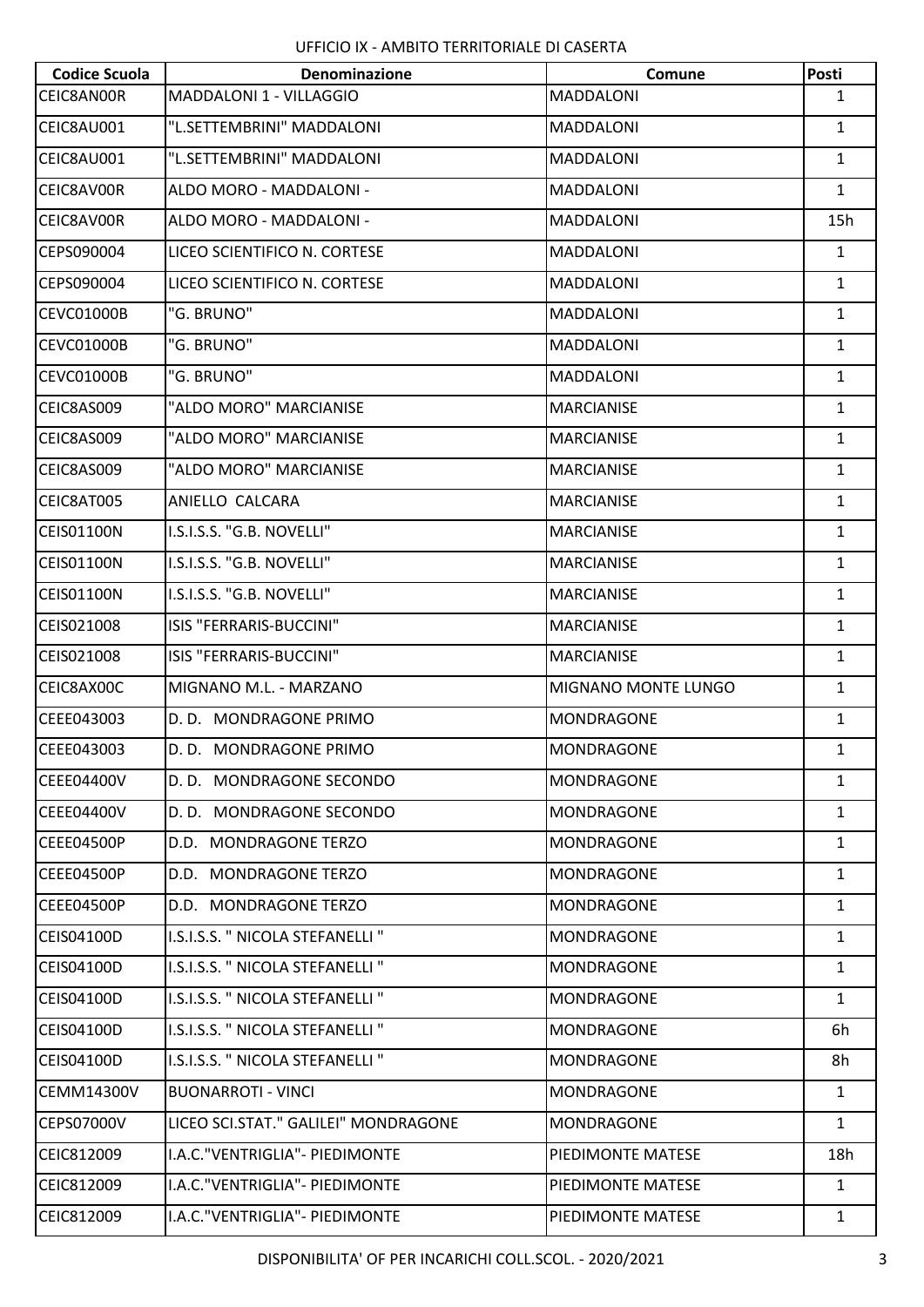| <b>Codice Scuola</b> | <b>Denominazione</b>                    | Comune                       | Posti        |
|----------------------|-----------------------------------------|------------------------------|--------------|
| CEIC812009           | I.A.C. "VENTRIGLIA" - PIEDIMONTE        | PIEDIMONTE MATESE            | $\mathbf{1}$ |
| CEIC8AJ00D           | I.C. PIEDIMONTE MAT 2 - CASTELLO        | PIEDIMONTE MATESE            | $\mathbf{1}$ |
| CEIC8AJ00D           | I.C. PIEDIMONTE MAT 2 - CASTELLO        | PIEDIMONTE MATESE            | $\mathbf{1}$ |
| <b>CEIS00200V</b>    | <b>COPPOLA</b>                          | PIEDIMONTE MATESE            | $\mathbf{1}$ |
| <b>CEIS00200V</b>    | <b>COPPOLA</b>                          | PIEDIMONTE MATESE            | 1            |
| <b>CEIS02900V</b>    | IST. SUP I.I.T.C.G. "V. DE FRANCHIS"    | PIEDIMONTE MATESE            | $\mathbf{1}$ |
| <b>CEIS02900V</b>    | IST. SUP I.I.T.C.G. "V. DE FRANCHIS"    | PIEDIMONTE MATESE            | $\mathbf{1}$ |
| CEPS040003           | LICEO GALILEO GALILEI PIEDIMONTE MATESE | PIEDIMONTE MATESE            | $\mathbf{1}$ |
| CEPS040003           | LICEO GALILEO GALILEI PIEDIMONTE MATESE | PIEDIMONTE MATESE            | $\mathbf{1}$ |
| CERH010001           | "E.V. CAPPELLO"PIEDIMONTE MATESE        | PIEDIMONTE MATESE            | $\mathbf{1}$ |
| CEIC8AB009           | I.C."G. FALCONE E P.BORSELLINO"         | PIETRAMELARA                 | $\mathbf{1}$ |
| <b>CEIC8A4001</b>    | PIGNATARO MAGGIORE - CAMIGLIANO         | PIGNATARO MAGGIORE           | $\mathbf{1}$ |
| <b>CEIC8A4001</b>    | PIGNATARO MAGGIORE - CAMIGLIANO         | PIGNATARO MAGGIORE           | $\mathbf{1}$ |
| CEIC82900P           | I.A.C. "S.G. BOSCO"- PORTICO            | PORTICO DI CASERTA           | 18h          |
| CEIC85900E           | I.A.C. GIOVANNI XXIII RECALE            | <b>RECALE</b>                | $\mathbf{1}$ |
| <b>CEIC85900E</b>    | I.A.C. GIOVANNI XXIII RECALE            | <b>RECALE</b>                | $\mathbf{1}$ |
| CEIC8BE00B           | <b>ALTO CASERTANO</b>                   | ROCCAMONFINA                 | $\mathbf{1}$ |
| CEIC8BE00B           | <b>ALTO CASERTANO</b>                   | <b>ROCCAMONFINA</b>          | $\mathbf{1}$ |
| CEIC899001           | I.C. " MATTIA DE MARE "                 | SAN CIPRIANO D'AVERSA        | 18h          |
| CEIC869005           | ISTITUTO COMPRENSIVO F. GESUE'          | <b>SAN FELICE A CANCELLO</b> | $\mathbf{1}$ |
| CEIC869005           | ISTITUTO COMPRENSIVO F. GESUE'          | <b>SAN FELICE A CANCELLO</b> | $\mathbf{1}$ |
| <b>CEIC869005</b>    | ISTITUTO COMPRENSIVO F. GESUE'          | <b>SAN FELICE A CANCELLO</b> | 1            |
| CEIC870009           | <b>ISTITUTO COMPRENSIVO ALDO MORO</b>   | <b>SAN FELICE A CANCELLO</b> | $\mathbf{1}$ |
| CEIC870009           | ISTITUTO COMPRENSIVO ALDO MORO          | SAN FELICE A CANCELLO        | $\mathbf{1}$ |
| <b>CEIC 806002</b>   | <b>COMPRENSIVO</b>                      | SAN MARCO EVANGELISTA        | $\mathbf{1}$ |
| <b>CEIC86700D</b>    | S.NICOLA LA STRADA-CAPOL.-D.D.-         | SAN NICOLA LA STRADA         | $\mathbf{1}$ |
| <b>CEIC88600V</b>    | S.NICOLA LA ST. DE FILIPPO-DD2          | SAN NICOLA LA STRADA         | $\mathbf{1}$ |
| CEIC8AG00C           | ISTITUTO COMPRENSIVO S.PRISCO           | <b>SAN PRISCO</b>            | $\mathbf{1}$ |
| CEIC8AG00C           | <b>ISTITUTO COMPRENSIVO S.PRISCO</b>    | <b>SAN PRISCO</b>            | $\mathbf{1}$ |
| CEIC8AG00C           | ISTITUTO COMPRENSIVO S.PRISCO           | <b>SAN PRISCO</b>            | $\mathbf{1}$ |
| CEIC8AG00C           | ISTITUTO COMPRENSIVO S.PRISCO           | <b>SAN PRISCO</b>            | $\mathbf{1}$ |
| CEIC8AG00C           | ISTITUTO COMPRENSIVO S.PRISCO           | <b>SAN PRISCO</b>            | $\mathbf{1}$ |
| CEIC8AD001           | GIOVANNI XXIII S.MARIA A VICO           | SANTA MARIA A VICO           | $\mathbf{1}$ |
| CEIC8AD001           | GIOVANNI XXIII S.MARIA A VICO           | SANTA MARIA A VICO           | $\mathbf{1}$ |
| CEIC8AD001           | GIOVANNI XXIII S.MARIA A VICO           | SANTA MARIA A VICO           | $\mathbf{1}$ |
| CEIC8AD001           | GIOVANNI XXIII S.MARIA A VICO           | SANTA MARIA A VICO           | $\mathbf{1}$ |
| CEIC8AD001           | GIOVANNI XXIII S.MARIA A VICO           | SANTA MARIA A VICO           | 0,5          |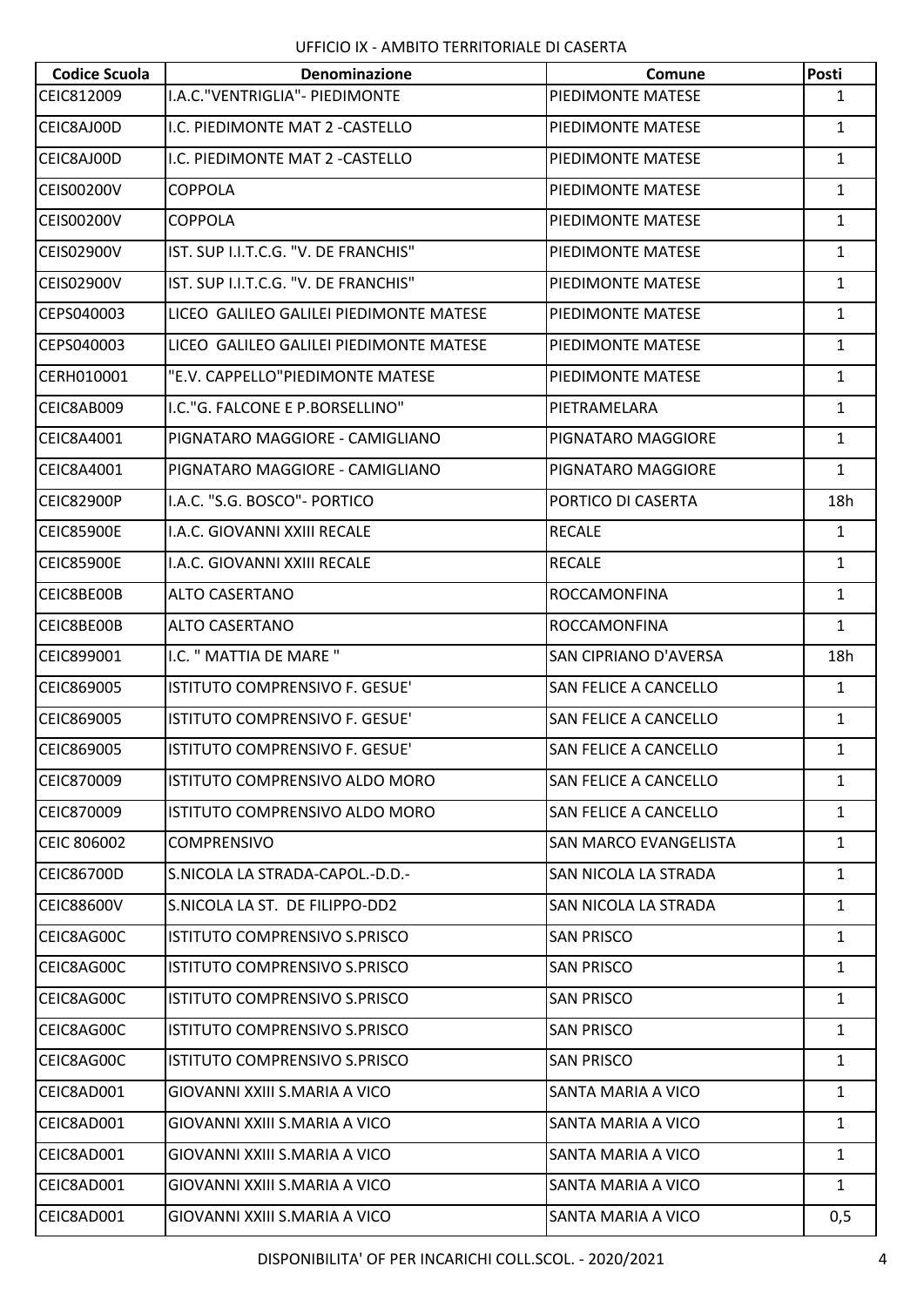| <b>Codice Scuola</b> | <b>Denominazione</b>                     | Comune                   | Posti        |
|----------------------|------------------------------------------|--------------------------|--------------|
| CEIC8AD001           | GIOVANNI XXIII S.MARIA A VICO            | SANTA MARIA A VICO       | 18h          |
| <b>CEIS02300X</b>    | ISTITUTO ISTRUZIONE SUPERIORE E.MAJORANA | SANTA MARIA A VICO       | 6h           |
| <b>CEIC83700N</b>    | I.A.C."UCCELLA" - S.MARIA C.V.           | SANTA MARIA CAPUA VETERE | $\mathbf{1}$ |
| <b>CEIC83800D</b>    | I.A.C."MAZZOCCHI"- S.MARIA C.V.          | SANTA MARIA CAPUA VETERE | $\mathbf{1}$ |
| <b>CEIC83800D</b>    | I.A.C."MAZZOCCHI"- S.MARIA C.V.          | SANTA MARIA CAPUA VETERE | $\mathbf{1}$ |
| CEIC83800D           | I.A.C."MAZZOCCHI"- S.MARIA C.V.          | SANTA MARIA CAPUA VETERE | $\mathbf{1}$ |
| CEIC876008           | I.C. 2 "RITA LEVI-MONTALCINI"            | SANTA MARIA CAPUA VETERE | $\mathbf{1}$ |
| CEIC876008           | I.C. 2 "RITA LEVI-MONTALCINI"            | SANTA MARIA CAPUA VETERE | $\mathbf{1}$ |
| CEIC876008           | I.C. 2 "RITA LEVI-MONTALCINI"            | SANTA MARIA CAPUA VETERE | $\mathbf{1}$ |
| CEIC877004           | PRINCIPE PIEMONTE S.MARIA C.V.           | SANTA MARIA CAPUA VETERE | $\mathbf{1}$ |
| CEIC877004           | PRINCIPE PIEMONTE S.MARIA C.V.           | SANTA MARIA CAPUA VETERE | $\mathbf{1}$ |
| CEIS02400Q           | RIGHI-NERVI                              | SANTA MARIA CAPUA VETERE | $\mathbf{1}$ |
| CEMM189008           | C. GALLOZZI S.MARIA C.V.                 | SANTA MARIA CAPUA VETERE | $\mathbf{1}$ |
| CEIC8AY008           | "SAN LEONE IX" SESSA AURUNCA             | <b>SESSA AURUNCA</b>     | $\mathbf{1}$ |
| CEIC8AY008           | "SAN LEONE IX" SESSA AURUNCA             | <b>SESSA AURUNCA</b>     | $\mathbf{1}$ |
| CEIC8AY008           | "SAN LEONE IX" SESSA AURUNCA             | <b>SESSA AURUNCA</b>     | $\mathbf{1}$ |
| CEIC8AZ004           | I.C. LUCILIO SESSA AURUNCA               | <b>SESSA AURUNCA</b>     | $\mathbf{1}$ |
| CEIC8AZ004           | I.C. LUCILIO SESSA AURUNCA               | <b>SESSA AURUNCA</b>     | $\mathbf{1}$ |
| CEIS001003           | <b>AGOSTINO NIFO</b>                     | <b>SESSA AURUNCA</b>     | $\mathbf{1}$ |
| <b>CEIS01800C</b>    | <b>TADDEO DA SESSA</b>                   | <b>SESSA AURUNCA</b>     | $\mathbf{1}$ |
| CEIC8A100D           | VINCENZO LAURENZA TEANO                  | <b>TEANO</b>             | $\mathbf{1}$ |
| CEIC8A100D           | VINCENZO LAURENZA TEANO                  | <b>TEANO</b>             | $\mathbf{1}$ |
| CEIC8A100D           | VINCENZO LAURENZA TEANO                  | <b>TEANO</b>             | $\mathbf{1}$ |
| <b>CERH02000G</b>    | <b>IPSSART TEANO</b>                     | <b>TEANO</b>             | $\mathbf{1}$ |
| <b>CERH02000G</b>    | <b>IPSSART TEANO</b>                     | <b>TEANO</b>             | $\mathbf{1}$ |
| <b>CERH02000G</b>    | <b>IPSSART TEANO</b>                     | <b>TEANO</b>             | $\mathbf{1}$ |
| <b>CERH02000G</b>    | <b>IPSSART TEANO</b>                     | <b>TEANO</b>             | $\mathbf{1}$ |
| CEIC8A600L           | <b>GARIBALDI - MONTALCINI</b>            | <b>VAIRANO PATENORA</b>  | $\mathbf{1}$ |
| CEIC8A600L           | <b>GARIBALDI - MONTALCINI</b>            | <b>VAIRANO PATENORA</b>  | $\mathbf{1}$ |
| CEIS006006           | VAIRANO PATENORA                         | VAIRANO PATENORA         | $\mathbf{1}$ |
| CEIS006006           | VAIRANO PATENORA                         | VAIRANO PATENORA         | $\mathbf{1}$ |
| CEPS060008           | "LEONARDO DA VINCI"                      | <b>VAIRANO PATENORA</b>  | $\mathbf{1}$ |
| <b>CEEE07500E</b>    | D. D. "MILANI" - VILLA LITERNO           | VILLA LITERNO            | $\mathbf{1}$ |
| CEIC843001           | I.C. "L. DA VINCI" VILLA LIT.            | <b>VILLA LITERNO</b>     | $\mathbf{1}$ |
| <b>CEIC82500B</b>    | I.A.C. "CROCE" - VITULAZIO               | <b>VITULAZIO</b>         | $\mathbf{1}$ |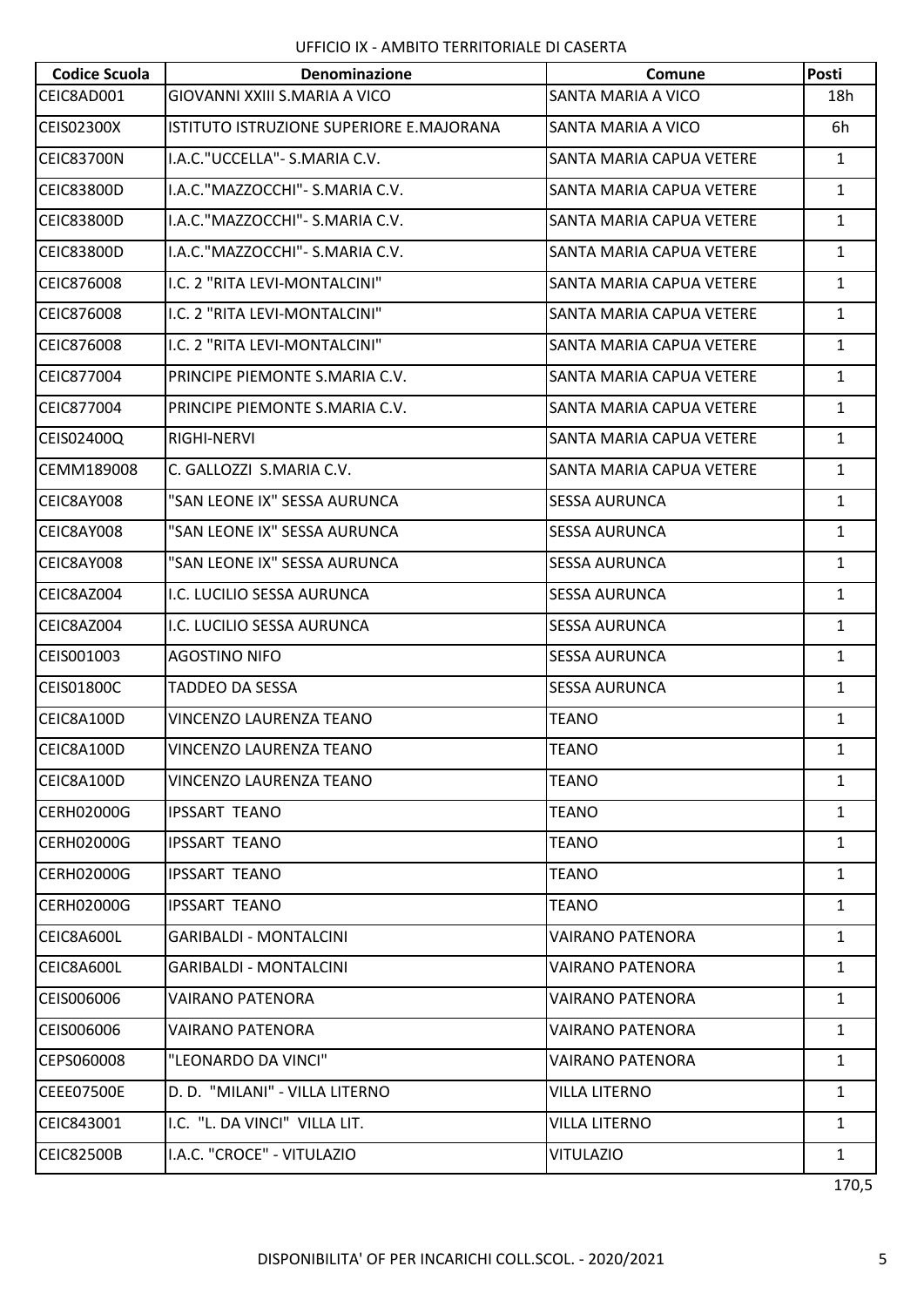| AMOITA TEDDITADIALE DI CAREDTA<br>$\overline{11}$ $\overline{1}$ $\overline{1}$ $\overline{1}$ $\overline{1}$ $\overline{1}$ $\overline{1}$ $\overline{1}$ $\overline{1}$ $\overline{1}$ |            |                              |                              |              |  |  |  |
|------------------------------------------------------------------------------------------------------------------------------------------------------------------------------------------|------------|------------------------------|------------------------------|--------------|--|--|--|
| <b>PROFILO CODICE</b>                                                                                                                                                                    |            | <b>IDENOMINAZIONE SCUOLA</b> | <b>IDENOMINAZIONE COMUNE</b> | <b>POSTI</b> |  |  |  |
|                                                                                                                                                                                          |            |                              |                              |              |  |  |  |
| <b>ICR</b>                                                                                                                                                                               | CETL06000E | IITS " BUONARROTI" CASERTA   | ICASERTA                     |              |  |  |  |
| <b>ICR</b>                                                                                                                                                                               | CEIS00200V | <b>IIS PIEDIMONTE MATESE</b> | <b>IPIEDIMONTE MATESE</b>    |              |  |  |  |

| CC<br><b>ONI</b><br>RUNC<br>$\sim$<br>000E<br>חח<br>DDA<br>IMA<br>вĸ<br>$\mathbf{v}$<br>. س |
|---------------------------------------------------------------------------------------------|
|---------------------------------------------------------------------------------------------|